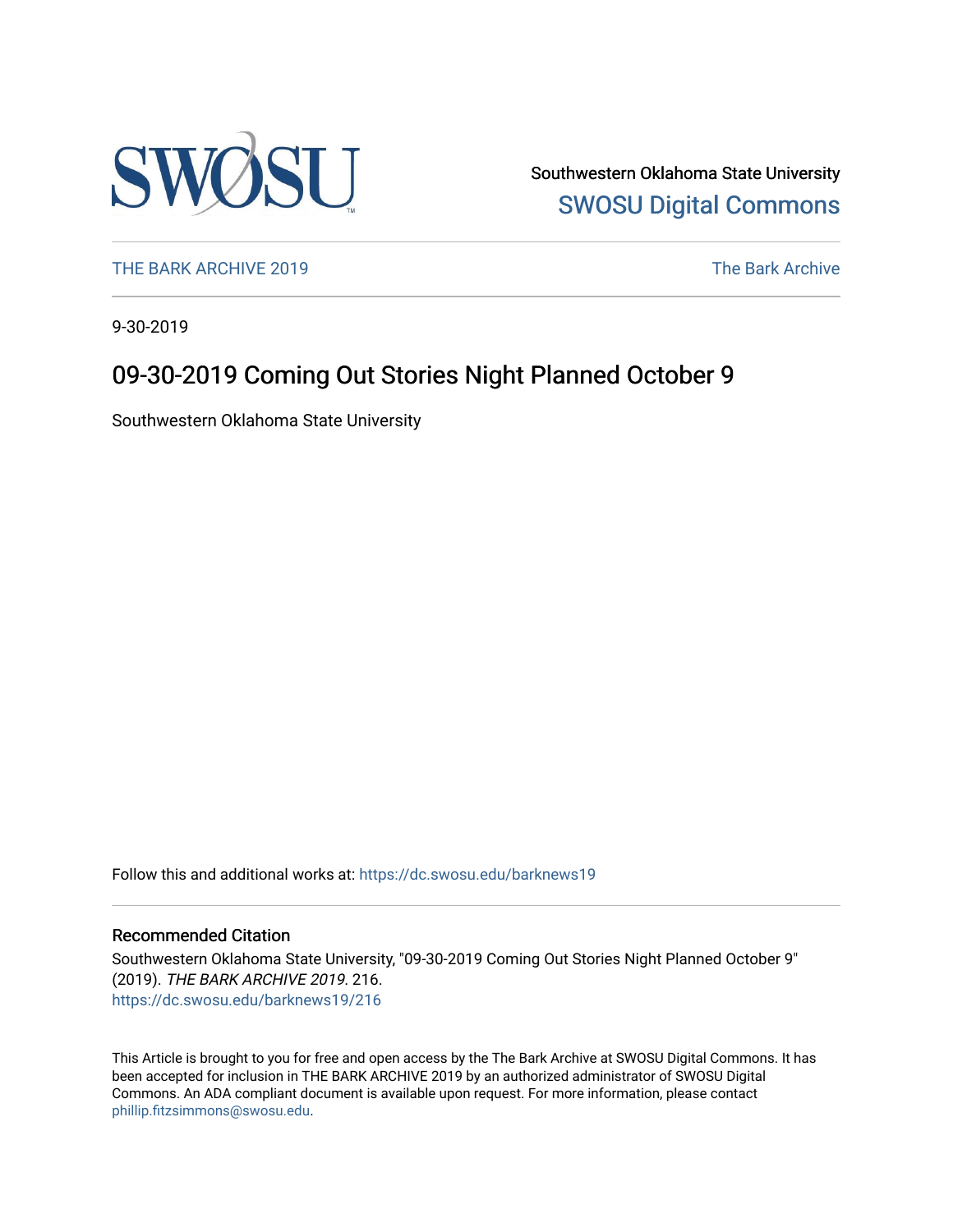

30 September, 2019

## **Coming Out Stories Night Planned October 9**

The GSM Project student organization at Southwestern Oklahoma State University is hosting its 2<sup>nd</sup> annual Coming Out Stories Night on Wednesday, October 9, at 5 p.m. in Room 104 of the Stafford Center on the Weatherford campus.

The public is invited, and admission is free.

The October 9 event is being held in honor of National Coming Out Day. For more information, email gsmprojectswosu@gmail.com.

| D |
|---|
| D |
| D |
| D |
| D |
| D |
| D |
| D |
| D |
|   |

#### **Archive Links**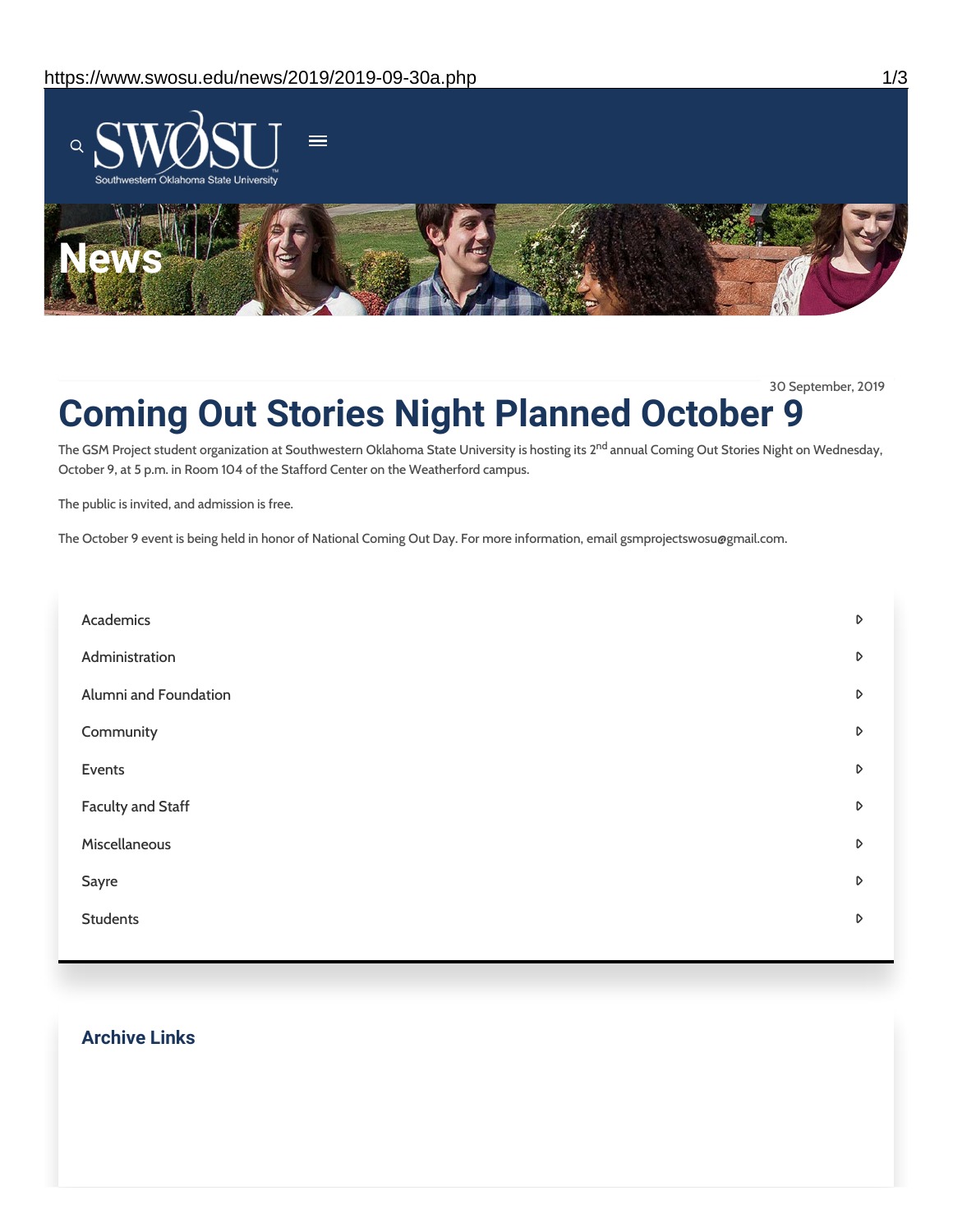| 2018    | D |
|---------|---|
| 2019    | D |
| 2020    | D |
| Archive | D |
|         |   |

# SWØSU

#### Weatherford Campus

100 Campus Drive Weatherford, OK 73096

#### Sayre Campus

409 E Mississippi Ave Sayre, OK 73662

fyom

Connect to Us

Contact [Information](https://www.swosu.edu/about/contact.php)

[University/Facility](https://www.swosu.edu/about/operating-hours.php) Hours

[Campus](https://map.concept3d.com/?id=768#!ct/10964,10214,10213,10212,10205,10204,10203,10202,10136,10129,10128,0,31226,10130,10201,10641,0) Map

Give to [SWOSU](https://standingfirmly.com/donate)

Shop [SWOSU](https://shopswosu.merchorders.com/)